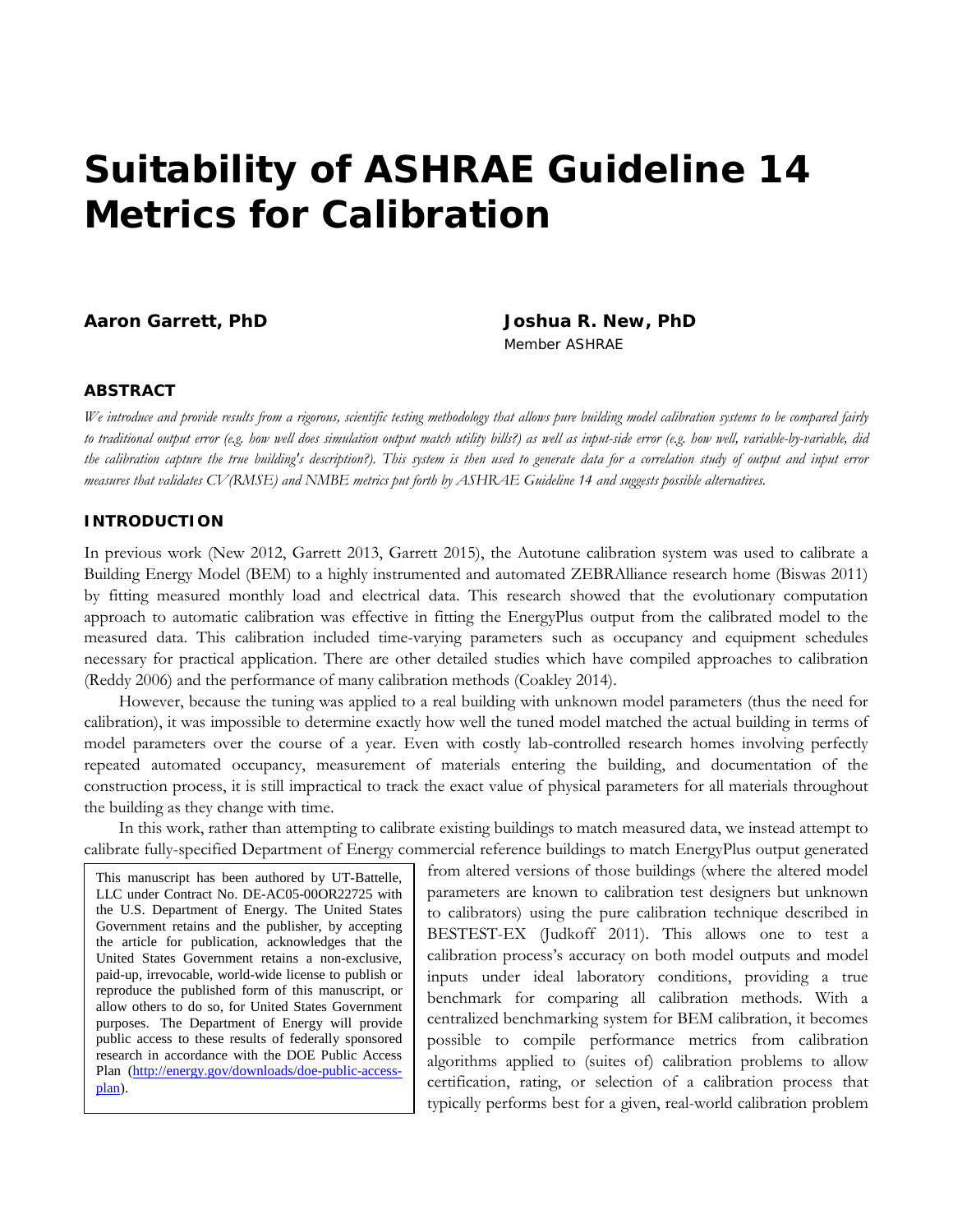and accompanying data.

#### **Trinity Testing**

On July 16, 1945, the United States tested the detonation of the first nuclear weapon ever created. One of the chief scientists involved in the project, J. Robert Oppenheimer, named the test "Trinity" which was designed to fully determine the efficacy of any nuclear explosive device. In this work, the name "Trinity" is adopted as a convenient term to refer to the implemented testing framework that can determine the effectiveness of any (automatic or manual) building model calibration system which quantifies the accuracy in terms of input-side error metrics. The calibration technique underlying the "Trinity test" system was first developed and named the "pure calibration test method" by Ron Judkoff from the National Renewable Energy Laboratory (NREL) as part of BESTEST-EX (Judkoff 2011). The "Trinity test"' name was first used in relation to BEM calibration by Amir Roth, the Department of Energy's (DOE) Building Technologies Office technology manager overseeing this project. The Trinity test system has been deployed for public use a[t http://bit.ly/trinity\\_test.](http://bit.ly/trinity_test)

The Trinity test framework is designed to deal with common issues inherent in auto-calibration results:

- Most calibrations in the literature are carried out on specific, unique buildings of interest. Building data often is not shared, which complicates any attempt by other investigators to duplicate the work.
- Researchers often report the results of their calibrations in different ways using different metrics, and nearly all results detail only the model output. If a real building is used, then exact components of the building are likely unknown, which is precisely why automatic calibration is needed. This leads to a proliferation in the literature of necessarily unique, largely irreplicable, and essentially incomparable results that do not help mature the state of the art in automatic calibration approaches.

A solution to all of these problems is to test calibration approaches using modified benchmark models. For instance, a given Department of Energy commercial reference building has a fully specified EnergyPlus model, which produces noise-free output (e.g. no real-world calibration drift or other uncertainty for measured data, and no gap between the simulation algorithms versus real-world physics) when passed through EnergyPlus. Using such a model as a base model, a controlled test model can be created where certain variables of the base are modified within some specified bounds (e.g., within  $\pm 30\%$  of the base value). By selecting a valid value for each of the input parameters, a test creator can define what we refer to as the "true model". The true model can be passed through EnergyPlus to produce similar noise-free output which functions as a surrogate for clean sensor data. Then, anyone interested in testing a calibration approach can simply retrieve the base model, including names and ranges of the modified variables, and the true model's EnergyPlus output.

Ideally, a calibration procedure would be able to discover the (hidden) input variable values of the true model in addition to producing very similar EnergyPlus output with the calibrated model. Thus, the calibration system's effectiveness can then be measured exactly by its error in the input domain (true vs. calibrated variable values) and output domain (true vs. calibrated model EnergyPlus output). In the context of the Trinity test system, we use "calibration" primarily in comparison to output of a reference simulation as a surrogate to measured data, which varies slightly from ASHRAE Guideline 14 definition (b) of calibration "process of reducing the uncertainty of a model by comparing the predicted output of the model under a specific set of conditions *to the actual measured data* for the same set of conditions."

The Trinity test system is illustrated in Figure 1. Here, the base model and true output are given to the Calibrator, while the true model is maintained privately by the Evaluator. The Calibrator would benefit from having the names and valid ranges of the variables which should be calibrated, and these elements are provided as separate files or within an XML version of an EnergyPlus input file. The Evaluator, by having the actual, fully-specified, true model,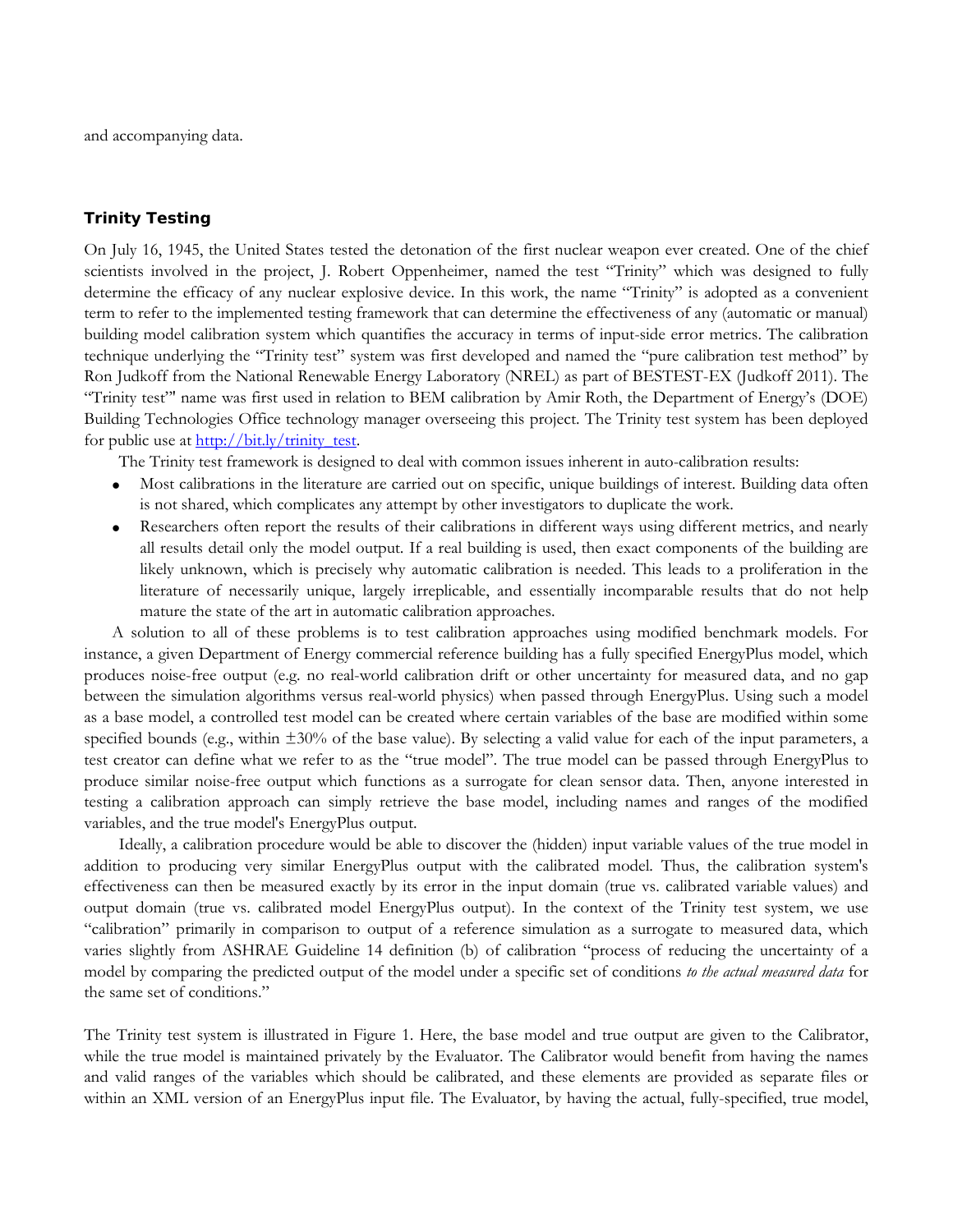can assess not only the accuracy of the predicted model output, but it can also assess the accuracy of the predicted model's variables to the true, hidden variables.



Figure 1. Trinity Test System. The Test Creator produces a base model, weather file, and schedule (optional) along with a model that constitutes the "true" model. This true model can be automatically generated and has a setting for each input parameter that obeys the ranges, distributions, and mathematical constrains specified for tunable parameters in the base model. These files are given to the Evaluator when the test is created, at which time the Evaluator produces the true output generated by the true model. The Calibrator selects a test from the Evaluator and receives the base model, weather, schedule, and true output. The Calibrator then performs the tuning to produce a predicted model, which is submitted to the Evaluator for evaluation. The Evaluator compares the predicted model to the true model, both in input and output, and returns the results in the form of aggregated statistics that quantify the Calibrator's accuracy at recovering the true model.

**Trinity Test Limitations.** It should be pointed out that while Trinity testing is a scalable, automated methodology that does not require extensive manual labor for measuring and maintaining a real-world experimental facility, it has many limitations – some of which we discuss below.

First, the use of a simulation alone (EnergyPlus in this case) means all noise has been removed from the system. Practical issues such as sensor drift, model-form uncertainty due to algorithmic inaccuracies, missing values from utility bills (or sensors), different dates of utility bill measurements, and other complications faced by a calibration methodology employed in practical use are not captured in this testing methodology. The Trinity test could be extended to allow systematic exploration of calibration inaccuracies caused by such normal phenomena by systematically adding noise and missing values to EnergyPlus output prior to calibration. To identify model-form uncertainty inaccuracies that arise in differences between a simulation engine's algorithms and real-world physics, the interested reader is referred to the BESTEST-EX building physics test suites (Judkoff 2011).

Second, a specific weather file is used to define environmental conditions. While our implementation allows a test creator to provide the weather data, this is most frequently Typical Meteorology Year (TMY) data. For real-world application, Actual Meteorological year (AMY) weather data should be used for the time period during which utility bills and/or sensor data was collected. Previous research has shown that annual energy consumption can vary by  $\pm 7\%$ and monthly building loads by ±40% based solely on which weather vendor provides the AMY data (Bhandari2012).

Third, there is not always an intuitive mapping between a point-measurement in a real building and an EnergyPlus output. As an example, a wall in EnergyPlus reports its average temperature but stratification of thermal gradients in an actual building would require either a precise sensor location or processing of a series of temperatures to correspond with what EnergyPlus reports as the interior or exterior temperature of a given wall. Optionally, a small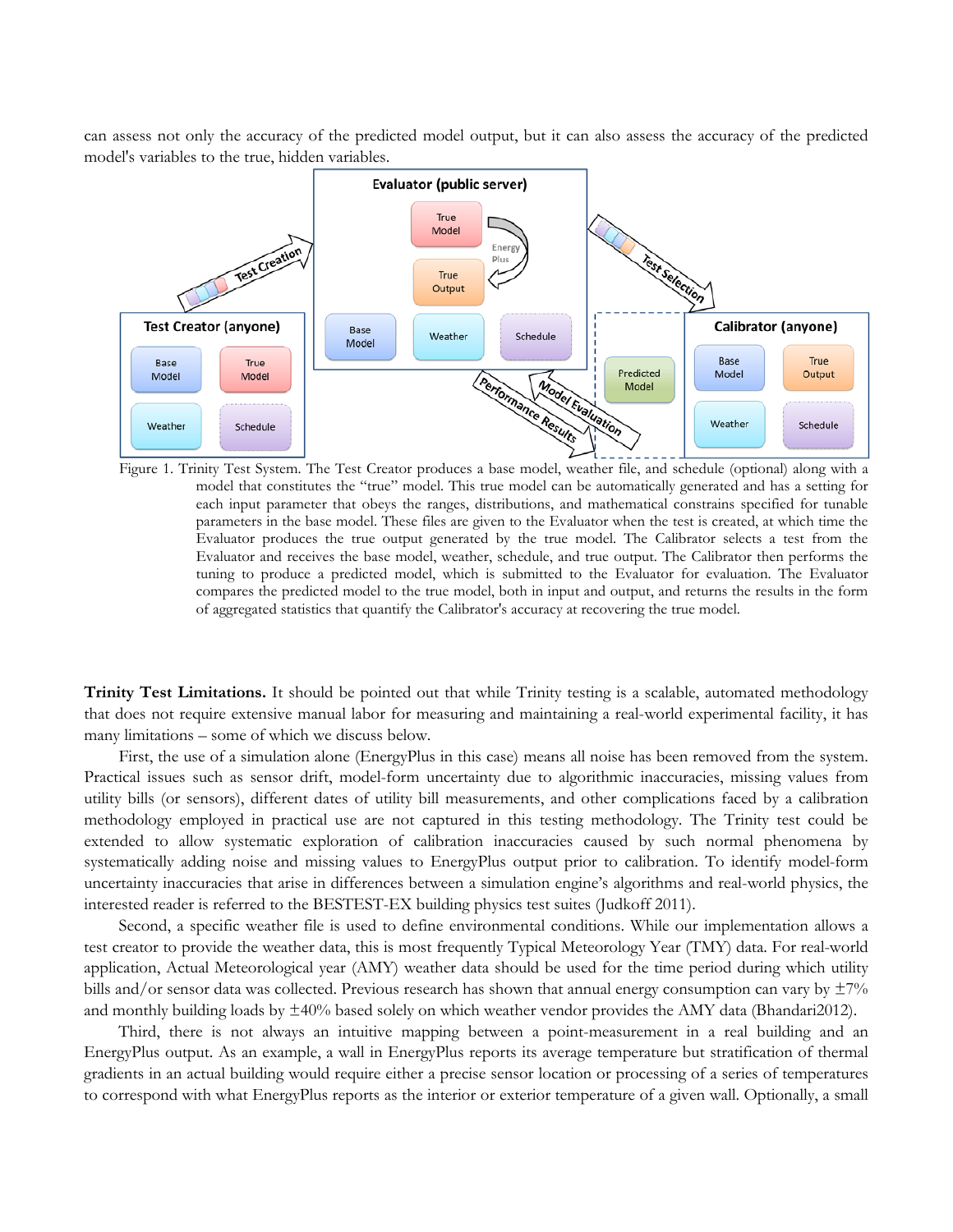sub-wall at the sensor location can be created in the EnergyPlus model, as the authors used in the ZEBRAlliance calibration, but this drives up runtime and is not currently automated through use of sensor location data.

Fourth, real-world measurements are best taken with NIST-calibrated sensors in ways that adhere to known standards. As an example, heat flux measurements from a surface are usually taken according to ASTM E2684, which requires an appropriate sensor to be measured under a thin layer of the material to ensure the presence of the sensor doesn't disrupt the temperature and continuity of the material. As of the time of this writing, a new feature is being considered for EnergyPlus that would allow it to be compared in validation studies where heat flux transducers are throughout a multi-layer envelope assembly (e.g., a wall). Exquisite care in measurement, as well as extensions to the simulation engine itself, is often necessary to allow a proper comparison.

Fifth, all inputs are treated equally and aggregate metrics (to limit gaming) are provided for input-side error. Trinity testing does not incorporate domain-specific information that some inputs matter more than others when it comes to the effect on whole-building energy consumption or given model use case (e.g. optimal retrofit). Being a clean-room methodology which does not address real-world complications (sensor drift, missing measured data, lack of measurement correspondence with simulation output, inaccurate algorithms, etc.) it does not necessarily follow that a calibration methodology which performs well under Trinity test conditions is field-deployable.

#### **Automated Web Service**

The Trinity testing framework, as presented above, requires a strict protocol. The Calibrator must never be exposed to the true model, which should remain private along with any information that might be used to infer the values of those hidden variables. Therefore, the Calibrator is entirely dependent upon the Evaluator to assess the accuracy of the calibration process (since only the evaluator has access to the true model). This requires a great deal of effort from the Evaluator, which is a limitation of the methodology. To alleviate this, the Trinity testing framework has been automated by converting it into a web service.

The functionality of the Trinity service consists of four actions:

- 1. Create a test case
- 2. Download a test case
- 3. Evaluate a calibrated model
- 4. Download evaluation results

A user would invoke their calibration procedure—which could be manual, semi-automatic, or fully automated between steps 2 and 3. Each of these four Trinity test actions in the workflow is described in more detail in the following subsections.

**Test Creation.** A test case is created when a user (which we refer to as the test creator) uploads to the service: a base model (which includes tunable parameter ranges), weather, optional schedule, and the true model that was derived from the base. Functionality exists for automatically selecting a true model from a customizable range (e.g.  $\pm 30\%$ ) from the base value, but is not exposed to the web service. Only the Test Creator has permission to access the true model. Once a test case has been submitted, the service processes the true model using EnergyPlus to produce the noise-free sensor data output that will be used for calibration. Since this process involves running an EnergyPlus simulation that can be time-consuming by website/service standards, depending on the model, submitted tests are queued by the system and processed in a first-come, first-served fashion. A current design constraint we imposed on the current web service is that the authors needed to allow comparison to previous calibration procedures, and thus the web service only supports EnergyPlus 7.0 at this time

**Test Selection.** After a test has been created, Calibrators may select individual test cases against which to assess themselves. Once a test is selected, the Calibrator receives the base model, any supplemental files (weather, schedule, etc.), and the system-processed sensor data output from the true model. The Calibrator also receives information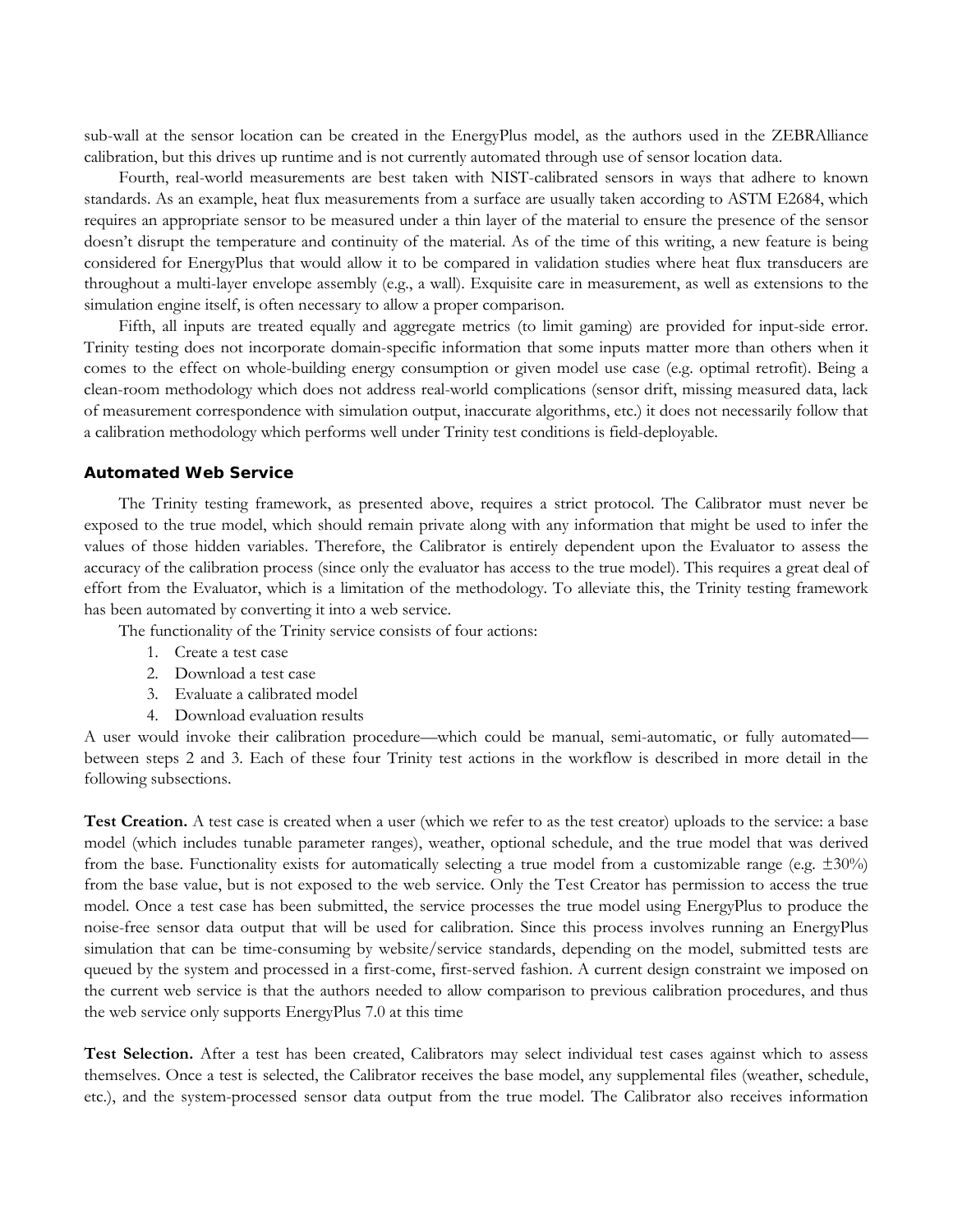detailing the variables that should be calibrated as a part of the base model (as detailed in the next section).

**Model Evaluation.** After a Calibrator has processed a particular test case and arrived at a calibrated (predicted) model, the Calibrator can then submit the model to the Trinity system in order to have it evaluated against the true model. Once again, since this requires running an EnergyPlus simulation, this is a potentially time-consuming process so the system queues such requests in a first-come, first served fashion in order to calculate the results of the assessment.

**Results Extraction.** Once calibration results are available, the Calibrator may download the full results of the assessment. These results include the industry-standard CV(RMSE) and NMBE measures for every individual output field (e.g., total building electrical load), as well as aggregate errors for input variables, defined as percentages of the specified range. This means that Calibrators will not be given actual per-variable errors for input variables. Doing so would provide additional information about the hidden values, which might allow clever Calibrators to increase their performance on the test artificially. Instead, the percentage errors for each variable are aggregated, and their minimum, maximum, average, and variance are reported. For instance, a Calibrator might receive an assessment reporting that the calibrated variables had an average error of 22% (variance 17%) with a range from 4% to 57%.

#### **Providing Supplemental Information Using XML**

As specified in the previous section, ideally the only files required from the test creator would be the base model, true model, weather, and schedule (if used). However, in practice, a Calibrator requires some amount of supplemental information detailing which variables should be calibrated and through what ranges the variable values extend. Rather than requiring the Test Creator to produce and distribute additional files, the Trinity service allows model files to contain this additional information by representing them using eXtensible Markup Language (XML).

The XML format is more expressive than the default EnergyPlus IDF format because systems can simply ignore unrecognized and unused tags and attributes. For the Trinity service, a web-based conversion system was created to translate EnergyPlus models in IDF format into an equivalent XML format (and vice versa).

A sample of the basic XML format is shown in [Listing 1.](#page-4-0)

```
<Material>
      <Name>
          Metal Roofing
      </Name>
      <Roughness>
          MediumSmooth
      </Roughness>
      <Thickness>
          0.0015
      </Thickness>
      <Conductivity>
          45.0060
      </Conductivity>
Listing 1. This is an excerpt from a sample XML building model.
```
<span id="page-4-0"></span>Using this XML format, attributes can be added to tags that inform the Calibrator that a given input variable is to be calibrated, as well as the allowable range of that variable. For instance, if the Thickness variable were calibrated from the model in [Listing 1,](#page-4-0) its XML tag might be modified to be more like Listing 2.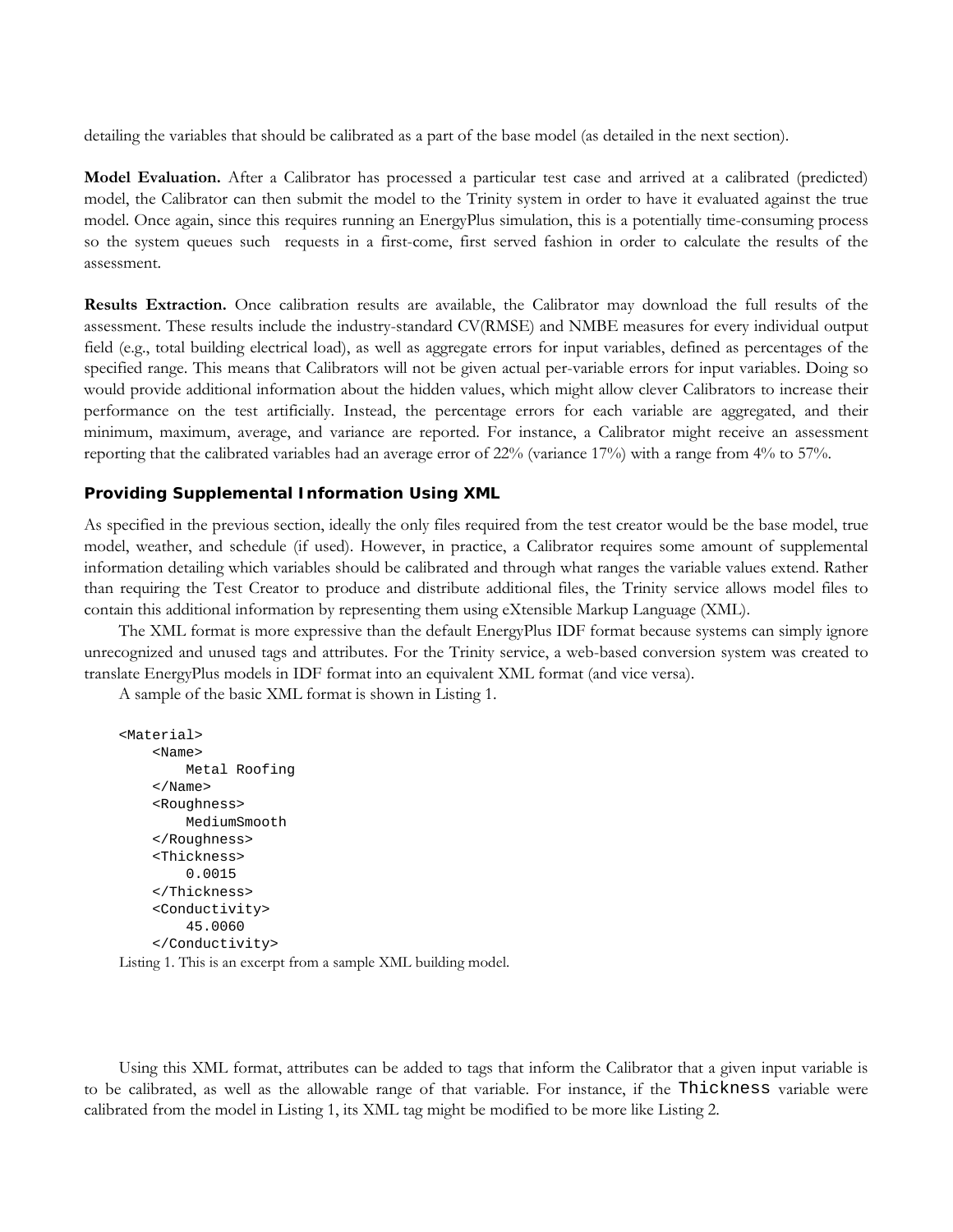```
<Material>
     <Name>
          Metal Roofing
     </Name>
     <Roughness>
         MediumSmooth
     </Roughness>
     <Thickness tuneType="float" tuneMin="0.0010" tuneMax="0.0030" 
                  tuneDistribution="gaussian" tuneGroup="G07" 
                 tuneConstraint="G05+G06+G07 < 1">
          0.0015
     </Thickness>
     <Conductivity>
          45.0060
     </Conductivity>
Listing 2. This is the fully-specified version of the XML model from Listing 1.
```
Here, the tuneType, tuneMin, and tuneMax attributes have been added to the Thickness tag in order to specify both that this variable should be calibrated and that it should be treated as a continuous-valued variable with an allowable range of [0.0010, 0.0030]. The web-based conversion utility can accept such a modified XML model file and return the corresponding EnergyPlus IDF file, along with a standard CSV file containing all of the variables that have been marked to be calibrated (along with their ranges). Additional functionality that can take an IDF and CSV file to create an XML file with appropriate markup has been generated, but is not currently available through the web service.

In addition to the allowed calibration range, the Test Creator may specify any number of additional parameters that would be useful for the Calibrator. Listing 2 illustrates the parameters that the current XML-IDF conversion system can extract. These parameters include the following:

- required tuneType that defines the type of variable (float or integer)
- required range (tuneMin and tuneMax) in which the variable's calibrated value should be found
- optional statistical distribution tuneDistribution which this variable's allowable values should obey. This could be extended to support the 200+ distributions supported by Python's SciPy package.
- optional group name tuneGroup that allows multiple variables to be calibrated as one entity (such that all variables in the same group have the same calibrated value)
- optional constraint equation tuneConstraint that defines how variables interact with one another

The constraint equation, if used, requires that all variables associated with the constraint be assigned group names. In the example in Listing 2, the constraint equation specifies that the sum of the calibrated values for groups G05, G06, and G07 must be less than<sup>[1](#page-5-0)</sup> 1. It is important for Calibrators to be aware of such constraints because it is possible for calibrated values individually to be within their ranges but collectively to violate the constraint(s).

For instance, suppose an EnergyPlus model contains calibration variables for the return air fraction, fraction radiant, and fraction visible for a given light in the model. Also suppose each variable is a percentage with an allowable range in [0.3, 0.7]. In this case, EnergyPlus calculates the fraction of the heat from the lights convected to the zone air as

<span id="page-5-0"></span> $1$  Note that the valid XML code for the less-than symbol (<) must be used here because the less-than and greaterthan symbols are meaningful XML identifiers.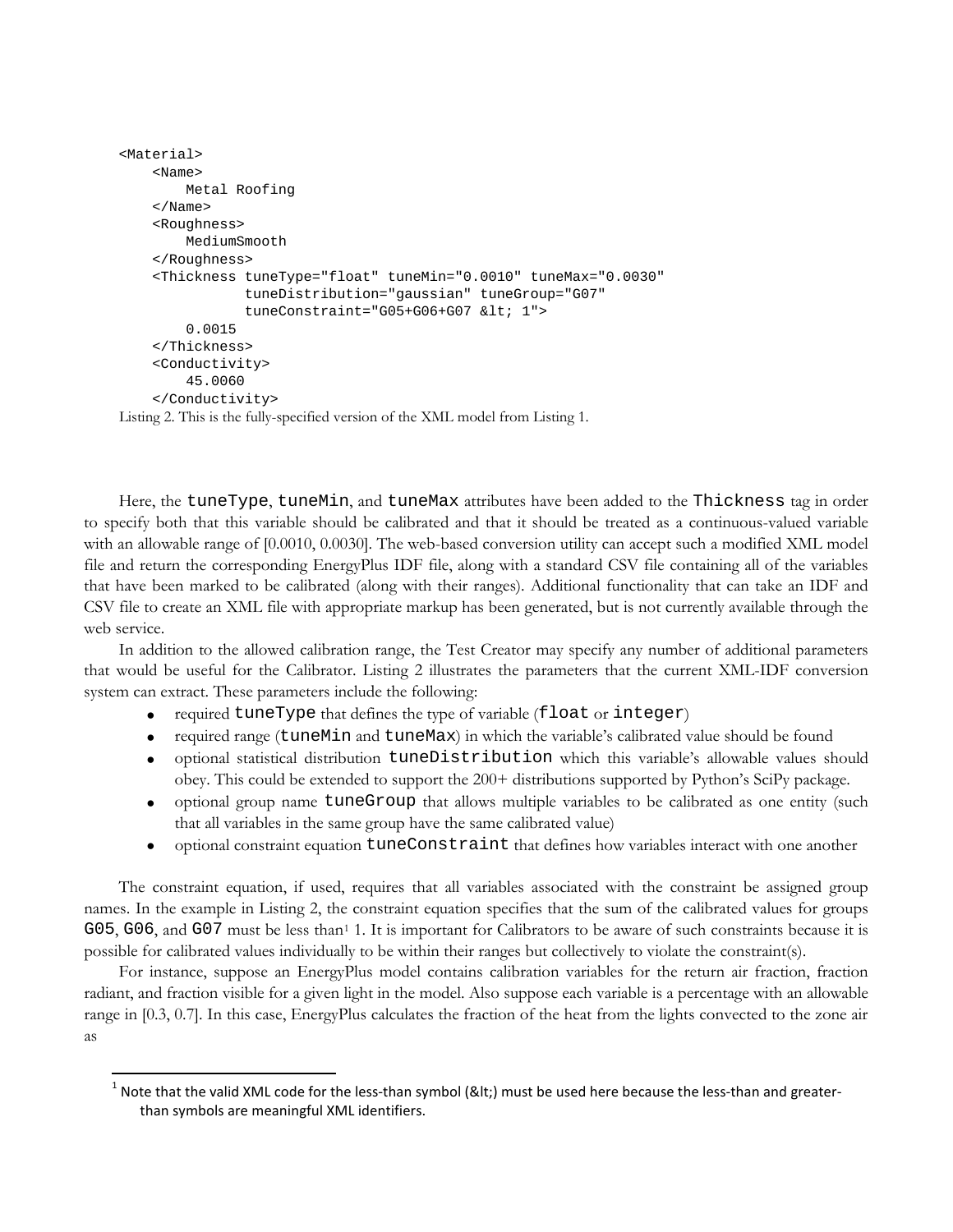# $F_{converted} = 1.0 - (F_{return Air} + F_{radiant} + F_{visible}).$

In other words, the three variables under consideration must have a sum that is no greater than 1.0. It is possible for the variables to be individually within the allowed ranges (say 0.5, 0.4, and 0.6) but for the set to violate the underlying EnergyPlus simulation (total = 1.5). If a calibration technique searches through the space of *individually* feasible values, it may generate a solution that is *collectively* infeasible. Specification of the constraints allows the Calibrator to avoid generating such infeasible solutions.

This has the effect of pruning the search space for a calibration process and limits time running simulations that will cause EnergyPlus to crash for cases in which a clearly-defined rule avoids such system states. There is currently no consolidated location for these rules, but the most common rule recommended is that cooling and heating setpoints typically should not overlap.

## **METHODS**

In a previous report (Garrett2013b), the authors investigated the use of a Trinity-like test approach to determine the efficacy and efficiency of Autotune on three Department of Energy commercial reference buildings (Medium Office, Stand-alone Retail, and Warehouse). The results of that initial investigation were very promising and warranted further study. The Autotune system has thus far produced very accurate tuned models in terms of output error, CV(RMSE)<4% with a fully automated process. However, the mean input error for most reference buildings is above 20%. In an effort to reduce input-side error as the primary metric, the authors asked the question whether the CV(RMSE) and NMBE metrics codified by ASHRAE Guideline 14 (ASHRAE 2002) are even the appropriate ones to use. Here, we investigate whether there exist any correlations between measures of output error and measures of input error. The hypothesis is that, if such correlations were high enough, using the appropriate output error measures during tuning would correspondingly decrease the input errors.

#### **Selecting the Test Models**

For this work, the authors chose to use 15 of the 16 commercial Department of Energy reference buildings (Deru 2011), which represent about 70% of all commercial buildings in the U.S. The Outpatient reference building was excluded. In all cases, the models were for new constructions located in climate zone 5A (Chicago, Illinois).

# **Determining the Calibration Variables**

The authors consulted domain experts for each building to identify the most common and effective variables to calibrate. These variables differ from building to building. Table 1 provides a high-level summary for the number of each building's variables. A complete description of each of the 1,810 input file parameters is too lengthy to disclose in this publication, but is available as supplemental material. In [Table 1,](#page-7-0) the number of inputs and number of groups are listed for each building. The number of inputs is simply the number of building variables that were tuned. However, some variables belong to groups that should all share the same value. The number of groups displays the true number of degrees of freedom available to the calibration system. Table 1 is sorted in ascending order by number of groups, as this represents a type of proxy for calibration difficulty. In order to determine the correlations between input and output error measures, many model files must be generated for each reference building type. In this work, 1,000 models were randomly generated for each reference type, where the calibration variable values were randomly selected from their allowable ranges.

# **Specifying the Input and Output Metrics**

Each generated model was compared to the base reference building to determine the input and output errors. The measures of output errors were CV(RMSE), RMSE, NMBE, MBE, MAPE, correlation, and kurtosis. The measures of input errors were CV(RMSE), RMSE, NMBE, MBE, MAPE, and percent absolute error (PAE).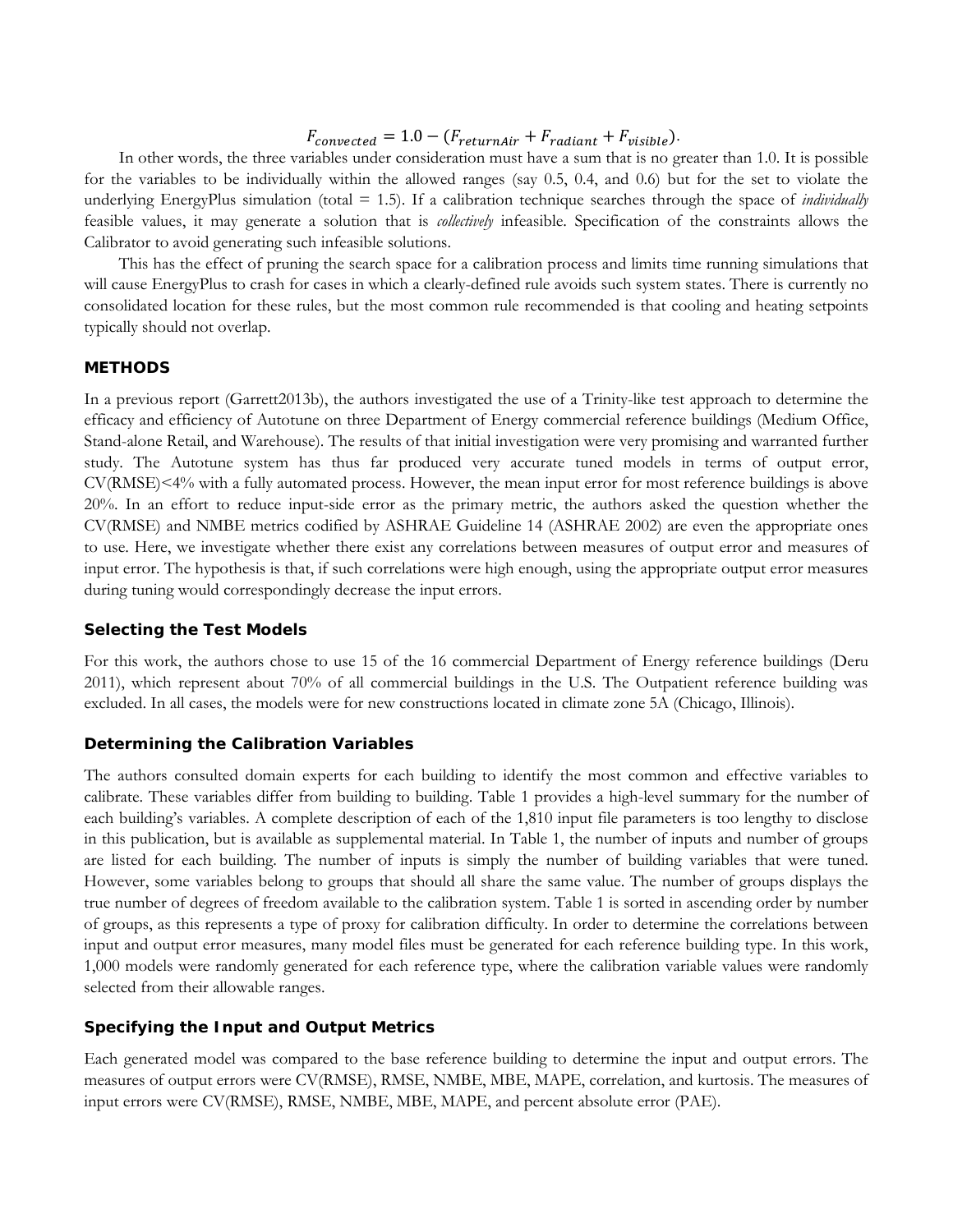| Building                       | Inputs | Groups |
|--------------------------------|--------|--------|
| Medium Office                  | 81     | 36     |
| Large Office                   | 85     | 43     |
| Warehouse                      | 47     | 44     |
| <b>Full Service Restaurant</b> | 49     | 49     |
| Quick Service Restaurant       | 54     | 54     |
| Stand-alone Retail             | 59     | 55     |
| Small Office                   | 72     | 58     |
| Large Hotel                    | 110    | 67     |
| Super Market                   | 78     | 72     |
| Midrise Apartment              | 155    | 78     |
| Strip Mall                     | 113    | 85     |
| Primary School                 | 166    | 109    |
| Secondary School               | 231    | 122    |
| Small Hotel                    | 282    | 131    |
| Hospital                       | 227    | 139    |

<span id="page-7-0"></span>**Table 1. Calibration variables used for each reference building, in ascending order by calibration difficulty based on the number of groups used.**

## **RESULTS**

In order to perform the analysis, the correlations between every input and output measure must be calculated for each building type. [Figure 2](#page-8-0) displays the correlations between each input and output error measure for each building for the |Electricity:Facility [J](Hourly)| output variable, which was the one that was used for tuning in (Garrett2013b). As is clear from the figure, there is no strong correlation between any pair of input and output error measures for any building.

However, perhaps a different output variable may show stronger correlation and would be better suited to be incorporated into the tuning. To determine this, the authors considered only the top five most highly correlated output variables. In this case, the RMSE and MBE were eliminated from consideration, since their correlation is identical to CV(RMSE) and NMBE due to their nearly identical mathematical definition. Figure 2 shows that two output variables in particular, |InteriorEquipment:Electricity [J](Hourly)| and |InteriorLights:Electricity [J](Hourly)| typically show very strong correlation between measures of input and output error.

To ensure that these variables are consistently correlated across building types, we count the number of unique buildings which appear in the top five correlations as shown in [Table 2.](#page-9-0) The mean correlation for |InteriorEquipment:Electricity [J](Hourly)| was 0.4795935. Likewise, for |InteriorLights:Electricity [J](Hourly)| the mean was 0.4564204. The practical implication of this finding is that ASHRAE Guideline 14 could recommend CV(RMSE) and NMBE calibration requirements for tier-2 metrics (beyond whole-building electrical) and these likely should include interior electrical equipment, interior lights, and HVAC energy use.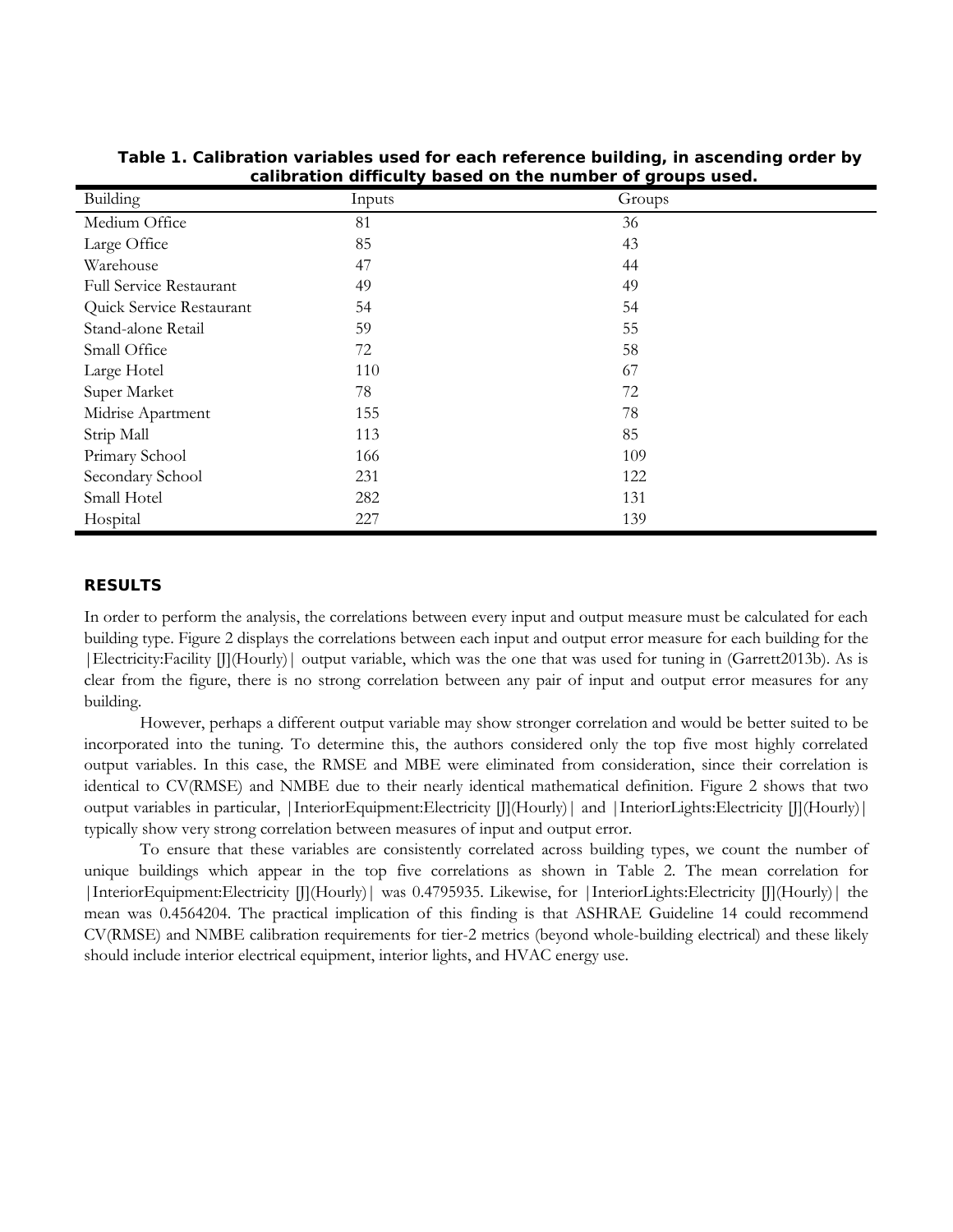

<span id="page-8-0"></span>Figure 2. The correlations between input and output metrics for hourly facility electricity usage are represented as dot-plots. The lack of any statistically significant difference shows that the CV(RMSE) and NMBE metrics used in ASHRAE Guideline 14 are as good as any of those tested regarding correlation to input-side error.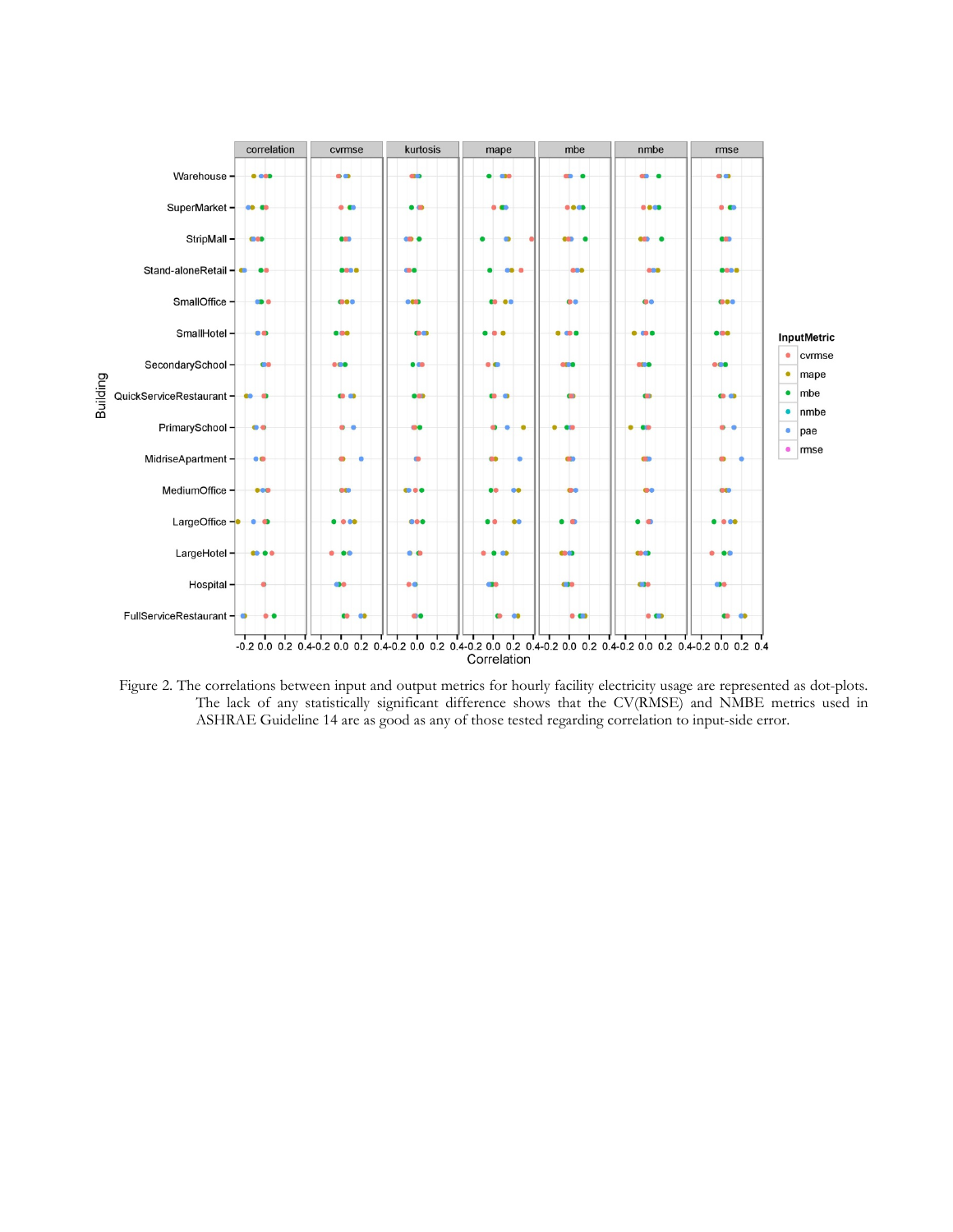<span id="page-9-0"></span>

|    | <b>Output Variable</b>                                           | <b>Number of Buildings</b> |
|----|------------------------------------------------------------------|----------------------------|
|    |                                                                  |                            |
| 1  | Electricity:Facility []](Hourly)                                 | 2                          |
| 2  | Gas:Facility [][(Hourly)                                         | 3                          |
| 3  | Gas:Facility []](Monthly)                                        |                            |
| 4  | Heating:Gas []](Hourly)                                          |                            |
| 5  | InteriorEquipment:Electricity [J](Hourly)                        | 10                         |
| 6  | InteriorEquipment:Gas [J](Hourly)                                | 2                          |
|    | InteriorLights:Electricity [J](Hourly)                           | 9                          |
| 8  | PSZ-AC_1:1:Air Loop Total Heating Energy [J] (Hourly)            |                            |
| 9  | Water Heater: WaterSystems: Gas []] (Hourly)                     |                            |
| 10 | COOLSYS1: Plant Loop Unmet Demand [W] (Hourly)                   |                            |
| 11 | SWHSYS1:Plant Loop OutletNode Temperature [C](Hourly)            |                            |
| 12 | SWHSYS1:Plant Loop Unmet Demand [W](Hourly)                      |                            |
| 13 | PSZ-AC:2:Air Loop Total Heating Energy [] (Hourly)               |                            |
| 14 | PSZ-AC:2:AirLoopHVAC Outdoor Air Economizer Status(Hourly)       |                            |
| 15 | PSZ-AC:3:Air Loop Total Heating Energy [[] (Hourly)              |                            |
| 16 | PSZ-AC:4:Air Loop Total Heating Energy [J] (Hourly)              |                            |
| 17 | FURNACE_PACU_CAV_1:1:Air Loop System Cycle On/Off Status(Hourly) |                            |
| 18 | FURNACE_PACU_CAV_1:1:Air Loop Total Cooling Energy [] (Hourly)   |                            |
| 19 | FURNACE_PACU_CAV_1:1:Air Loop Total Heating Energy [] (Hourly)   |                            |

**Table 2. The number of unique buildings in the top five correlations**

# **CONCLUSIONS**

The Trinity test system for EnergyPlus, based on the pure calibration technique of ASHRAE BESTEST-EX (Judkoff 2011), has been formalized and deployed for free use by industry at [http://bit.ly/trinity\\_test.](http://bit.ly/trinity_test) The test system and supporting web service allow anyone to define their own publicly-available calibration problems and automatically provides performance metrics for calibration on any of those tests. The system not only reports the output-side error metrics currently used by codes and industry, but also establishes the importance of input-side error (how faithfully the algorithm recovers the true building parameters) as the primary performance metric by which a calibration algorithm should be judged. The test system enables the identification of a calibration algorithm that performs best on the uncertainty parameters and measured data available for a given, real-world calibration scenario.

In an effort to improve the state-of-the-art in calibration algorithms, the authors have called into question the use of the CV(RMSE) and NMBE metrics canonized by ASHRAE Guideline 14. If other metrics for output-side error showed a high correlation to input-side error testable via BESTEST-EX, then it should be proposed as alternative metrics in ASHRAE Guideilne 14. The authors conducted a study involving over 20,000 calibrations for 15 DOE reference buildings each with 36-139 inputs calibrated such that simulation output matched whole-building electricity. Unfortunately, the correlations between input and output error measures were not statistically significant, implying that the metrics put forth in ASHRAE Guideline 14 are as good as any of the 4 other binary metrics tested. However, analysis revealed that the hourly interior equipment and lighting electricity correlations were reasonably high (mean of over 0.45 across all reference buildings). Further work should investigate whether tuning based on these metrics in addition to or instead of hourly facility electricity produces lower input error. In addition, these important input variables could be weighted proportional to their importance, as informed by uncertainty quantification studies, in order to realize a lower input-side error.